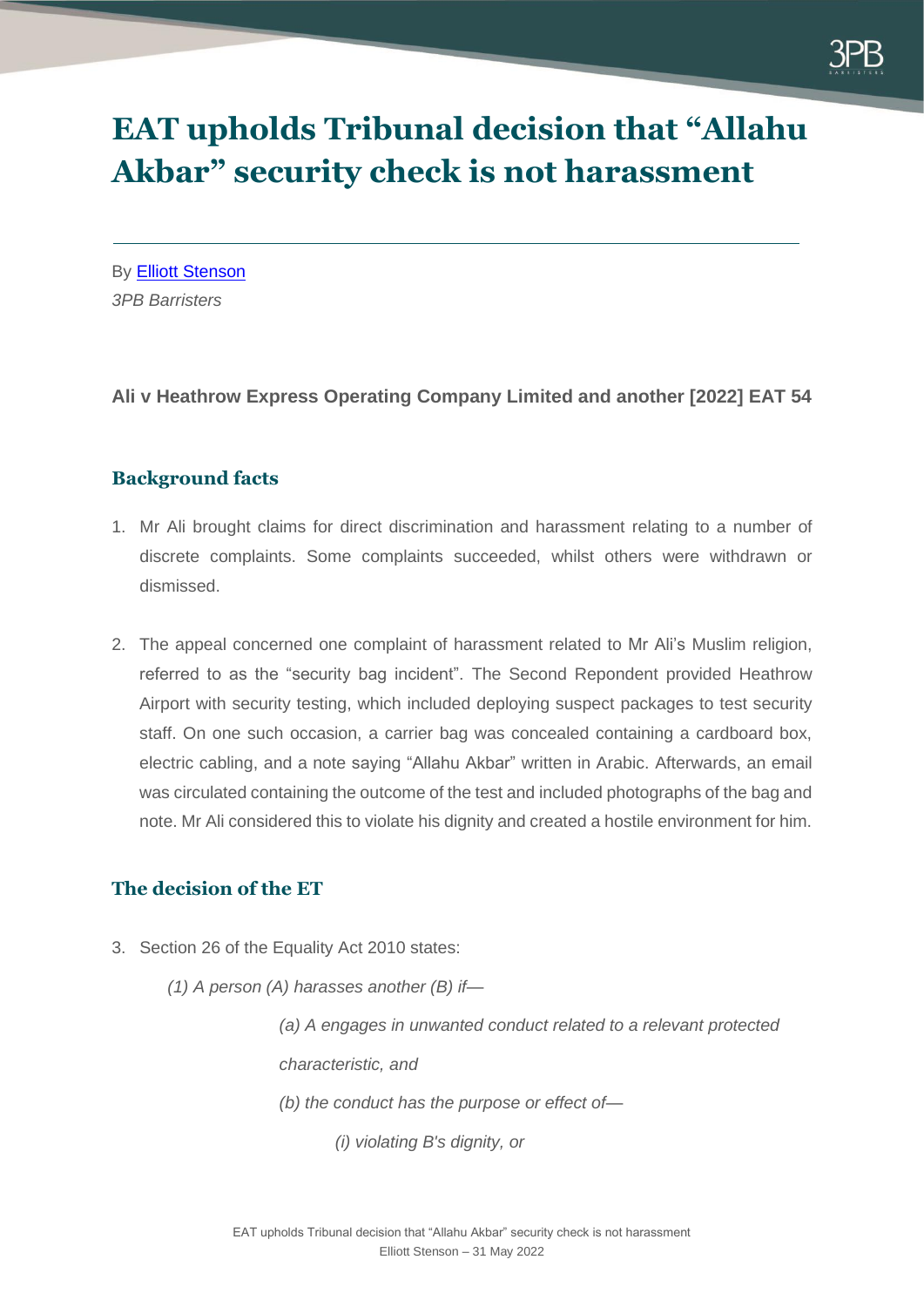*(ii) creating an intimidating, hostile, degrading, humiliating or offensive environment for B.*

*(4) In deciding whether conduct has the effect referred to in subsection (1)(b), each of the following must be taken into account—*

*(a) the perception of B;*

*...*

- *(b) the other circumstances of the case;*
- *(c) whether it is reasonable for the conduct to have that effect.*
- 4. Whether or not it is reasonable for the conduct to have the effect it had on a claimant is an objective question and a matter for factual assessment.
- 5. The ET found that the incident was unwanted conduct related to Mr Ali's religion. It also accepted that the Claimant considered this to violate his dignity and create a hostile environment. However, it found that, regrettably, the phrase in question had been used in connection with terrorist attacks and that its use to reinforce the "suspicious" nature of packages was therefore legitimate. The ET did not consider it reasonable for the conduct to have the effect described, stating:

*He should have understood that in adding the Phrase, Mr Rutherford's team were not seeking to associate Islam with terrorism – instead they were seeking to produce a suspicious item based on possible threats to the airport.*

6. Consequently, this claim was dismissed, as the requirements of section 26(1)(b) of the Equality Act 2010 were not made out.

## **Decision of the EAT**

7. Mr Ali appealed against the findings of the ET on the grounds that they were perverse or insufficiently reasoned. It was argued that using the phrase amounted to stereotyping, falsely associating the use of a particularly significant expression with the acts of a tiny number of extremists. It was argued that the security bag incident necessarily linked acts of terriorism with Islam, therefore the ET's conclusion that it was legitimate to use this term to enhance the suspicious nature of a package was perverse. With regard to insufficient reasoning, it was argued that the ET did not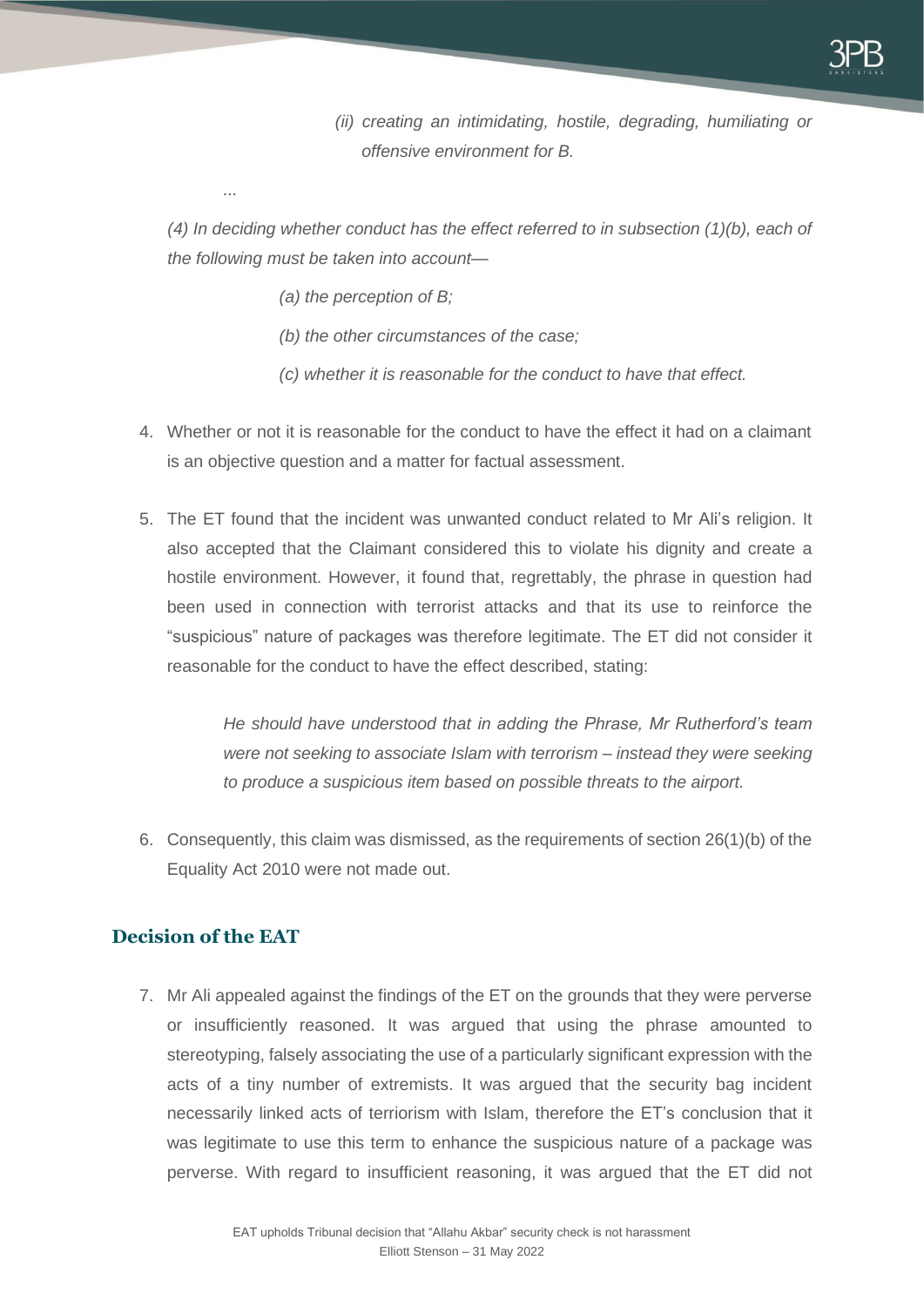consider all the 'other circumstances' of the case, including the fact that the vast majority of Muslims do not support terrorism.

The EAT dismissed the appeal on both grounds. The judgment starts by setting out the respective roles of itself and the ET. The role of the ET is to find facts and evaluate them. An appeal is not an opportunity to rerun a hearing. It is not to reconsider findings of fact unless no reasonable tribunal would make such a decision. On the perversity appeal, the EAT said:

*we do understand that he also says that, because such stereotyping is a significant and serious blight on the lives of Muslims, the use of these words in this context was particularly charged for him, more than, say, the use of an animal-rights slogan co-opted by some terrorists would be for a vegan. However, we cannot say that these features point to the conclusion that the tribunal could only properly have found that the claimant's perception that the conduct had the effects on him of the kind referred to in section 26(1)(b) was a reasonable one.*

8. Considering the inadequate reasons appeal:

*there is no reason at all to suppose that the tribunal's failure to mention these propositions – that the vast majority of Muslims do not behave in the manner of the terrorist extremists, or support them, that it is wrong to tarnish Muslims generally by using their sacred terms in association with possible terrorist acts, and that law-abiding Muslims would be deeply offended by the association of their religion with terrorism – was because it had failed to consider them, or took issue with them as such. Their nature is such that the tribunal did not need to confirm if it regarded them as uncontroversial as such*

9. The EAT held that the ET had set out the relevant facts and reached a conclusion that it could reasonably reach. The judgment is neither perverse nor insufficiently reasoned. Consequently, the appeal was dismissed on both grounds.

### **Commentary**

10. As acknowledged by the EAT, a perversity appeal faces a high hurdle, requiring an overwhelming case. It can only succeed if no reasonable tribunal could have reached